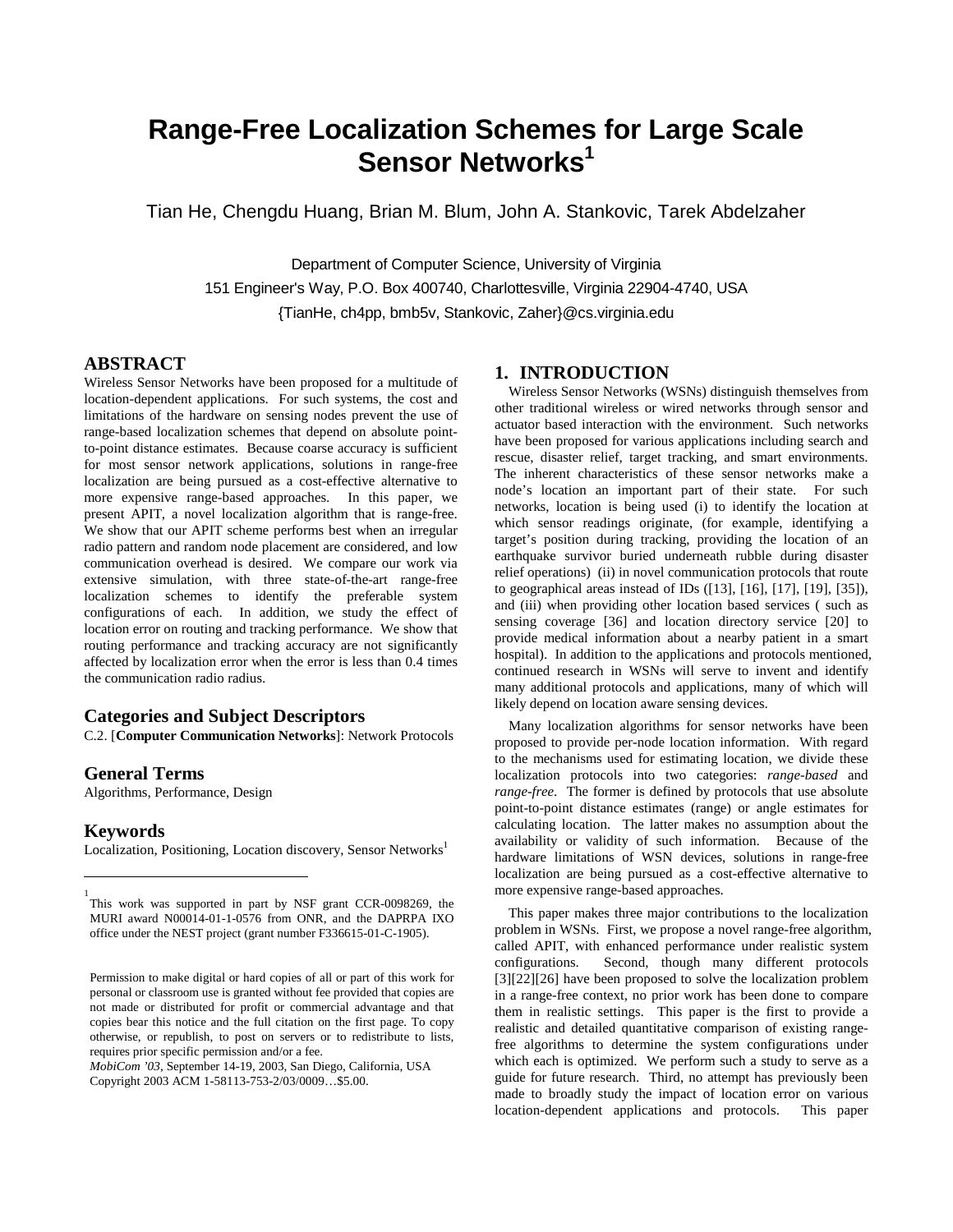provides insight into the effect of localization accuracy on application performance degradation and identifies bounds on the estimation error tolerated by applications.

The remainder of the paper is organized as follows: Section 2 discusses previous work in localization for sensor networks. Section 3 describes APIT. Section 4 gives brief descriptions of three other state-of-the-art range-free protocols to which we compare our work. Section 5 describes our simulation. Section 6 follows with a detailed performance comparison of the four rangefree localization algorithms described. Section 7 further investigates the impact of localization error on various locationdependent applications and protocols such as routing and target tracking. Finally, we conclude in Section 8.

### **2. STATE OF THE ART**

Many existing systems and protocols attempt to solve the problem of determining a node's location within its environment. The approaches taken to solve this localization problem differ in the assumptions that they make about their respective network and device capabilities. These include assumptions about device hardware, signal propagation models, timing and energy requirements, network makeup (homogeneous vs. heterogeneous), the nature of the environment (indoor vs. outdoor), node or beacon density, time synchronization of devices, communication costs, error requirements, and device mobility. In this section, we discuss prior work in localization with regard to these network characteristics, device restrictions, and application requirements. We divide our discussion into two subsections where we present both range-based and range-free solutions..

### **2.1 Range-Based Localization Schemes**

Time of Arrival (TOA) technology is commonly used as a means of obtaining range information via signal propagation time. The most basic localization system to use TOA techniques is GPS [33]. GPS systems require expensive and energy-consuming electronics to precisely synchronize with a satellite's clock. With hardware limitations and the inherent energy constraints of sensor network devices, GPS and other TOA technology present a costly solution for localization in wireless sensor networks.

The Time Difference of Arrival (TDOA) technique for **ranging** (estimating the distance between two communicating nodes) has been widely proposed as a necessary ingredient in localization solutions for wireless sensor networks. While many infrastructure-based systems have been proposed that use TDOA  $[1][12][28]$ , additional work such as AHLos  $([30][31])$  has employed such technology in infrastructure-free sensor networks. Like TOA technology, TDOA also relies on extensive hardware that is expensive and energy consuming, making it less suitable for low-power sensor network devices. In addition, TDOA techniques using ultrasound require dense deployment (numerous anchors distributed uniformly) as ultrasound signals usually only propagate 20-30 feet.

To augment and complement TDOA and TOA technologies, an Angle of Arrival (AOA) technique has been proposed that allows nodes to estimate and map relative angles between neighbors [27]. Similar to TOA and TDOA, AOA estimates require additional hardware too expensive to be used in large scale sensor networks.

Received Signal Strength Indicator (RSSI) technology such as RADAR [1] and SpotOn [15] has been proposed for hardwareconstrained systems. In RSSI techniques, either theoretical or empirical models are used to translate signal strength into distance estimates. For RF systems [1][15], problems such as multi-path fading, background interference, and irregular signal propagation characteristics (shown in an empirical study of this technology [10]) make range estimates inaccurate. Work to mitigate such errors such as robust range estimation ([11]), two-phase refinement positioning ([29], [31]), and parameter calibration ([34]) have been proposed to take advantage of averaging, smoothing, and alternate hybrid techniques to reduce error to within some acceptable limit. While solutions based on RSSI have demonstrated efficacy in simulation and in a controlled laboratory environment, the premise that distance can be determined based on signal strength, propagation patterns, and fading models remains questionable, creating a demand for alternate localization solutions that work independent of this assumption.

### **2.2 Range-Free Localization Schemes**

In sensor networks and other distributed systems, errors can often be masked through fault tolerance, redundancy, aggregation, or by other means. Depending on the behavior and requirements of protocols using location information, varying granularities of error may be appropriate from system to system. Acknowledging that the cost of hardware required by range-based solutions may be inappropriate in relation to the required location precision, researchers have sought alternate range-free solutions to the localization problem in sensor networks.

In [3], a heterogeneous network containing powerful nodes with established location information is considered. In this work, anchors beacon their position to neighbors that keep an account of all received beacons. Using this proximity information, a simple centroid model is applied to estimate the listening nodes' location. We refer to this protocol as the *Centroid algorithm.*

An alternate solution, *DV-HOP* [26] assumes a heterogeneous network consisting of sensing nodes and anchors. Instead of single hop broadcasts, anchors flood their location throughout the network maintaining a running hop-count at each node along the way. Nodes calculate their position based on the received anchor locations, the hop-count from the corresponding anchor, and the average-distance per hop; a value obtained through anchor communication. Like DV-Hop, an *Amorphous Positioning* algorithm proposed in [22] uses offline hop-distance estimations, improving location estimates through neighbor information exchange.

 These range-free techniques are described in more depth in section 4, and are used in our analysis for comparison with our work.

# **3. APIT LOCALIZATION SCHEME**

In this section, we describe our novel area-based range-free localization scheme, which we call APIT. APIT requires a heterogeneous network of sensing devices where a small percentage of these devices (percentages vary depending on network and node density) are equipped with high-powered transmitters and location information obtained via GPS or some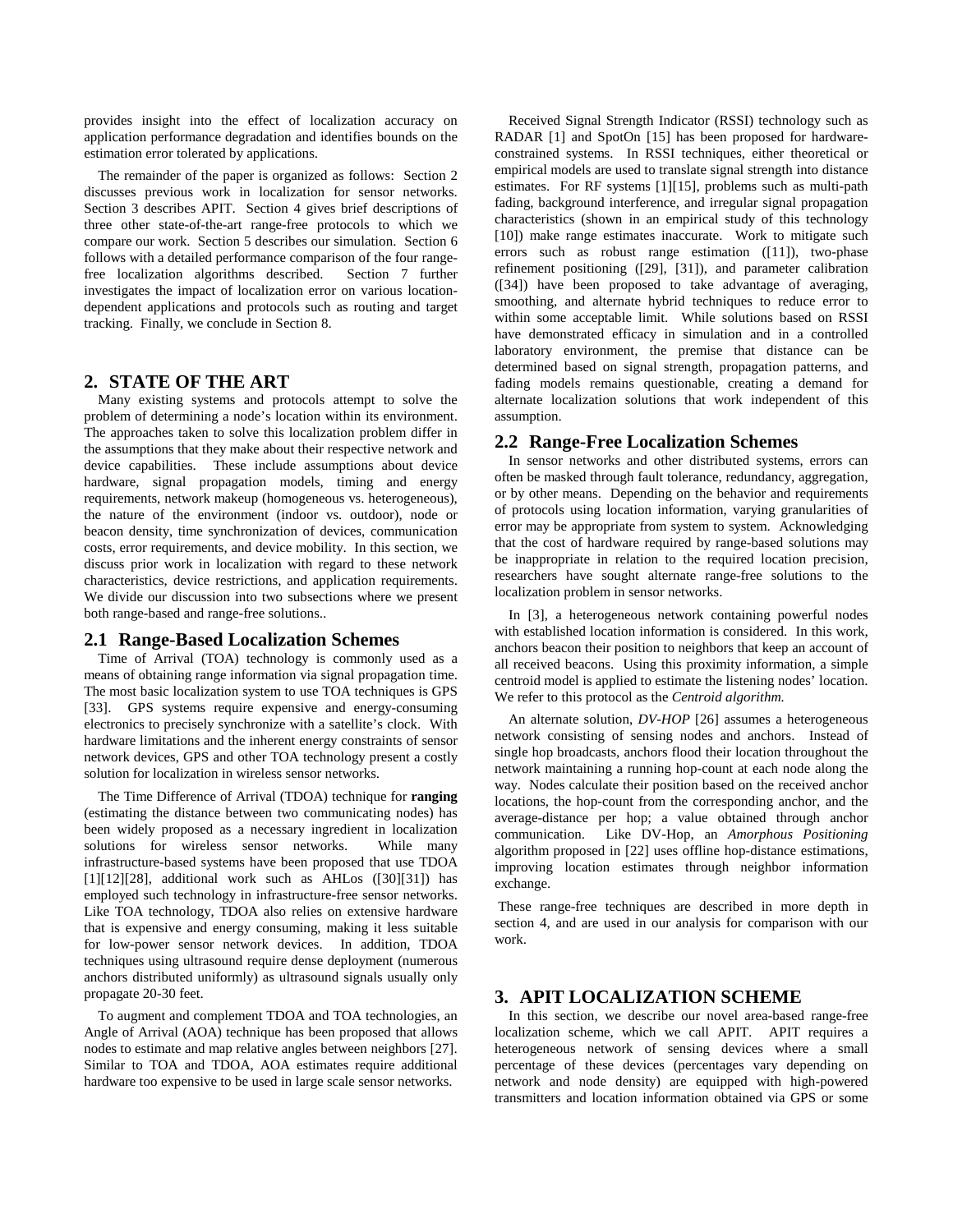other mechanism. We refer to these location-equipped devices as **anchors**. Using beacons from these anchors, APIT employs a novel *area-based* approach to perform location estimation by isolating the environment into triangular regions between beaconing nodes (Figure 1). A node's presence inside or outside of these triangular regions allows a node to narrow down the area in which it can potentially reside. By utilizing combinations of anchor positions, the diameter of the estimated area in which a node resides can be reduced, to provide a good location estimate.



**Figure 1: Area-based APIT Algorithm Overview** 

### **3.1 Main Algorithm**

The theoretical method used to narrow down the possible area in which a target node resides is called the Point-In-Triangulation Test (PIT). In this test, a node chooses three anchors from all audible anchors (anchors from which a beacon was received) and tests whether it is inside the triangle formed by connecting these three anchors. APIT repeats this PIT test with different audible anchor combinations until all combinations are exhausted or the required accuracy is achieved. At this point, APIT calculates the center of gravity (COG) of the intersection of all of the triangles in which a node resides to determine its estimated position.

The APIT algorithm can be broken down into four steps: 1) Beacon exchange, 2) PIT Testing, 3) APIT aggregation and 4) COG calculation. These steps are performed at individual nodes in a purely distributed fashion. Before providing a detailed description of each of these steps, we first present the basic pseudo code for our algorithm:

*Receive location beacons*  $(X_i, Y_i)$  *from N anchors. InsideSet = Φ // the set of triangles in which I reside* 

*For (each triangle*  $T_i \in \binom{N}{3}$  *triangles)* {

*If (Point-In-Triangle-Test*  $(T_i) == TRUE$ *)* 

*InsideSet = InsideSet*  $∪$  *{ T<sub>i</sub> }* 

 *If( accuracy(InsideSet) > enough ) break;* 

 */\* Center of gravity (COG ) calculation \*/* 

*}* 

*Estimated Position = COG* ( $\cap T_i \in InsideSet$ );

We note that the size of *InsideSet* grows cubically with the number of anchor beacons heard. For example, with 30 audible beacons in a sensor network of 1,500 nodes, the radio region will be divided by 4,060 triangles into small pieces. If the PIT tests render correct inside/outside decisions, each decision will narrow down the area in which a target node can possibly reside, making the final error small. In the next two sections, we describe the perfect PIT test and discuss the infeasibility of performing this test

in a WSN. We then introduce a practical approximation to this perfect PIT test, applicable to our work.

### **3.2 Perfect PIT Test**

In this section, we provide a perfect, albeit theoretical, solution to the following problem: For three given anchors:  $A(a_x, a_y)$ ,  $B(b_x, b_y)$ ,  $C(c_x, c_y)$ , determine whether a point *M* with an unknown position is inside triangle ∆ABC or not.

*Propositions I: If M is inside triangle* ∆*ABC, when M is shifted in any direction, the new position must be nearer to ( further from) at least one anchor A, B or C.* (Figure 2A)

*Proposition II: If M is outside triangle* ∆*ABC, when M is shifted, there must exist a direction in which the position of M is further from or closer to all three anchors A, B and C.* (Figure 2B).



**Figure 2: Propositions I and II** 

Propositions I and II are intuitively correct (the formal proofs are in appendix A). Accordingly, the Perfect PIT test methodology derived from propositions I and II is as follows:

*Perfect P.I.T Test Theory: If there exists a direction such that a point adjacent to M is further/closer to points A, B, and C simultaneously, then M is outside of* ∆*ABC. Otherwise, M is inside* ∆*ABC.* 

The Perfect P.I.T test is guaranteed to be correct in deciding whether a point M is inside triangle ∆ABC. However, there are two major issues when performing this in a WSN:

- How does a node recognize directions of departure from an anchor without moving?
- How to exhaustively test all possible directions in which node M might depart/approach vertexes A, B, C simultaneously?

We address these issues in the next section.

### **3.3 Approximation of the Perfect PIT Test**

The Perfect P.I.T. test is infeasible in practice; however, we can still obtain a very high level of accuracy by an approximation method introduced in this section.

#### *3.3.1 Departure Test*

In previous work [1][15], researchers have assumed a circular, or otherwise well-defined, mathematical or empirical model such as a log-normal attenuation model for radio propagation characteristics that describes the relationship between the signal strength degradation and the distance a radio signal travels.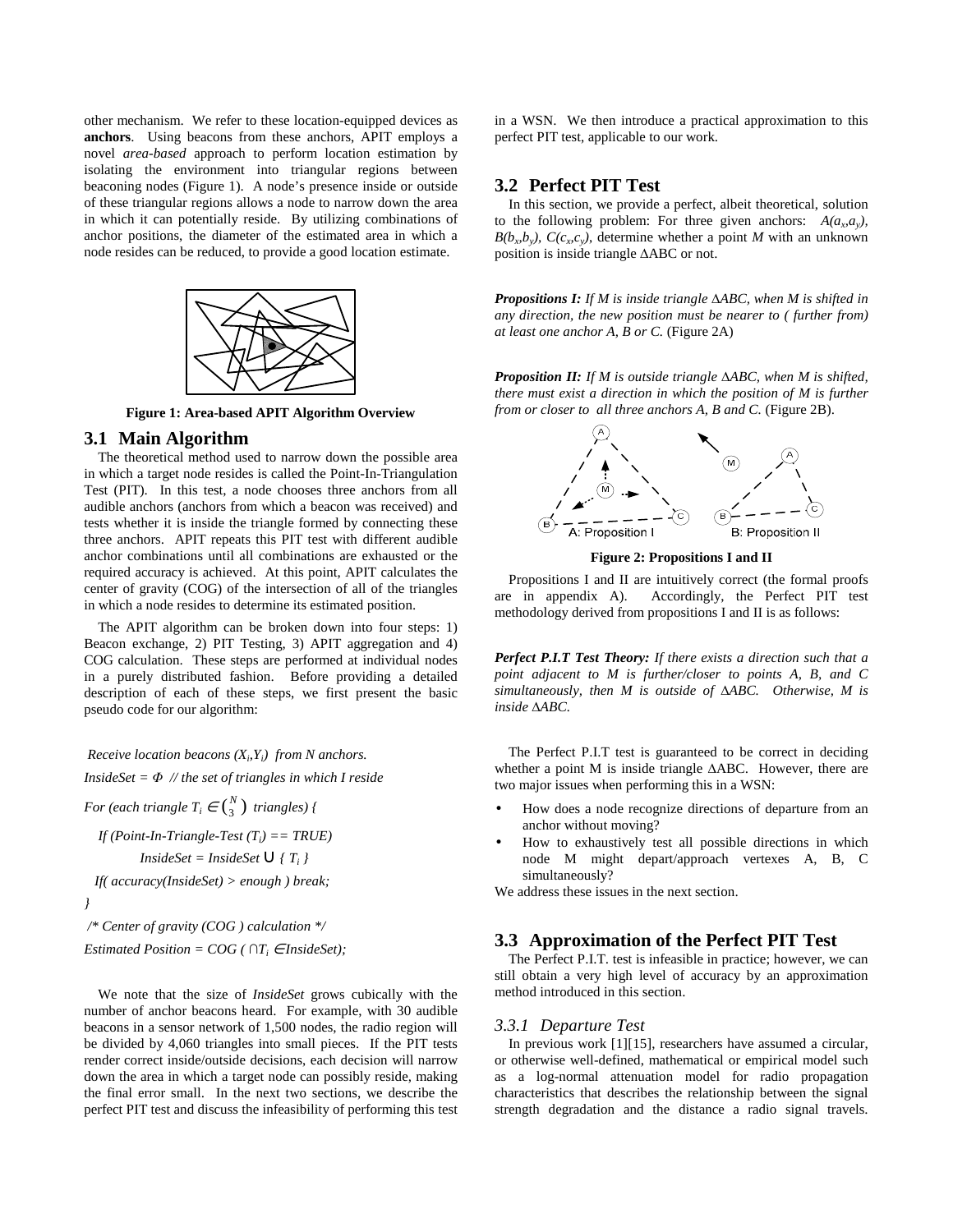However, according to a recent empirical study by D. Ganesan at UCLA [10], this assumption does not hold well in practice. In our work, we make a much weaker assumption about radio propagation characteristics. We assume that in a certain We assume that in a certain propagation direction, defined to be within a narrow angle from the sending anchor (Figure 3), the received signal strength is monotonically decreasing in an environment without obstacles. This simply says that in a given direction, the further away a node is from the anchor, the weaker the received signal strength will be. Through signal strength comparisons between neighboring nodes, this assumption allows a node to determine whether a neighboring node is closer to a given anchor.

*Departure Test Definition: Test whether M is further away from anchor A than N.* 



**Figure 3: Departure Test** 

In addition to gathering evidence drawn from prior empirical studies of WSNs [10], we checked the validity of our assumption on Berkeley's MICA mote testbed in an obstruction free laboratory environment. In this experiment, we incrementally increased the distance between sending (anchor) and receiving motes. Figure 4 shows the measured signal strength of 40 beacons from a single anchor at varying distances.



**Figure 4: Signal Strength at Different Distances** 

We conclude from Figure 4 that our assumption of monotonically decreasing signal strength in a given direction is usually valid. For example, the signal strength readings shown in Figure 4 are usually about 560 mv at one-foot, and about 510 mv at five-feet. However, we note that there are various points on the graph where this signal strength property is violated due to burst disturbance effects. Two approaches to minimize the effect of such disturbances include taking a running average of the signal strength over time and using our robust aggregation, a technique discussed further in section 3.4.

It should be noted that our scheme does not make any assumptions about the correlation between *absolute* distance and signal strength; hence, we consider our scheme a range-free solution. More importantly, though we use radio signal comparisons throughout the paper, our scheme can actually work with any system, so long as it can support a form of the departure test.

### *3.3.2 Approximate PIT Test*

To perform PIT testing in sensor networks without requiring that nodes move, we define an Approximate PIT Test (APIT) that takes advantage of the relatively high node density of these networks (usually with connectivity above 6). The basic idea behind the APIT test is to use neighbor information, exchanged via beaconing, to emulate the node movement in the Perfect PIT test. The APIT test is formally described below.



**Figure 5: Approximate P.I.T Test** 

*Approximate P.I.T Test: If no neighbor of M is further from/closer to all three anchors A, B and C simultaneously, M assumes that it is inside triangle ∆ABC. Otherwise, M assumes it resides outside this triangle.* 

We further explain the APIT test through an example. Figure 5A presents a scenario where none of M's neighbors, 1, 2, 3 or 4, is further from/closer to all three anchors A, B and C simultaneously. In this scenario, M will assume that it is inside the triangle *∆*ABC according to the definition. The other scenario is shown in Figure 5B, where neighbor 3 will report to node M that it is further away from A, B, and C than M. This allows M to assume it resides outside of triangle *∆*ABC.



**Figure 6: Error Scenarios for the APIT Test.** 

Because APIT can only evaluate a finite number of directions (the number of neighbors), APIT can make an incorrect decision. The two scenarios where incorrect decisions are made are depicted in Figure 6. In Figure 6A, we show what we deem *InToOut* error, where the node is inside the triangle, but concludes based on the APIT test that it is outside the triangle. This can happen when M is near the edge of the triangle, while some of M's neighbors (3 in this case) are outside the triangle and further from all points ABC, in relation to node M. As a result, M mistakenly thinks it is outside of triangle ABC due to this **edge effect**. On the other hand, the **irregular placement** of neighbors can result in *OutToIn* error. Figure 6B depicts a scenario where M is outside of triangle ABC and none of its neighbors is further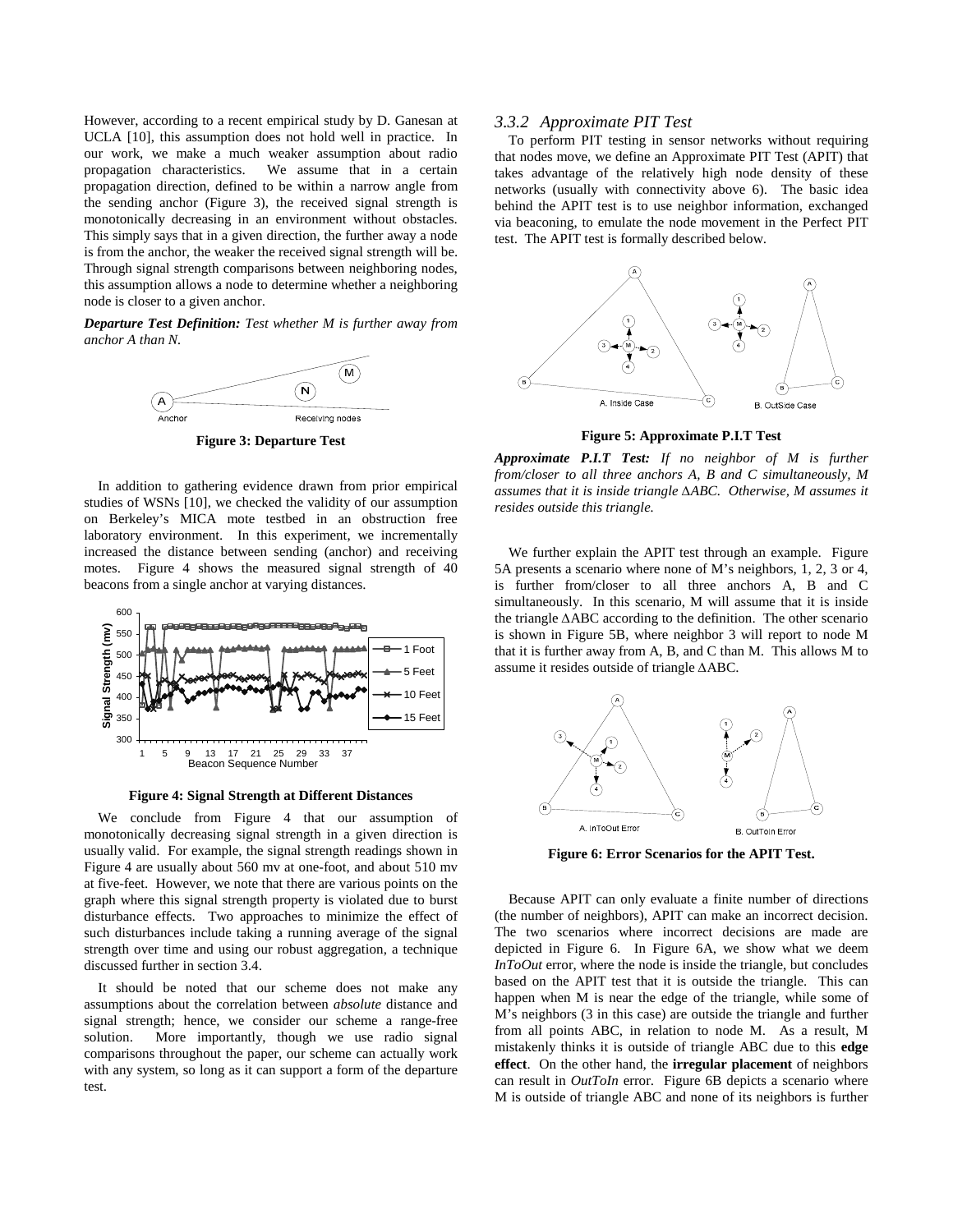from/closer to all three anchors, A, B and C, simultaneously. This makes M mistakenly assume it is inside triangle ABC.

Fortunately, from experimentation, we find that the percentage of APIT tests exhibiting such an error is relatively small (14% in the worst case). Figure 7 demonstrates this error percentage as a function of node density. When node density increases, APIT can evaluate more directions, considerably reducing *OutToInError* (Figure 6B). On the other hand, *InToOutError* will slightly increase due to the increased chance of **edge effects**.



 **Figure 7: APIT Error under Varying Node Densities** 

#### **3.4 APIT Aggregation**

Once the individual APIT tests finish, APIT aggregates the results (inside/outside decisions among which some may be incorrect) through a grid SCAN algorithm (Figure 8). In this algorithm, a grid array is used to represent the maximum area in which a node will likely reside. In our experiments, the length of a grid side is set to 0.1R, to guarantee that estimation accuracy is not noticeably compromised.

| п | 0 | 0 | o | 0 | Q |   | ۵ | 0 | 0 |
|---|---|---|---|---|---|---|---|---|---|
| п |   |   | n |   |   |   | п |   | ۵ |
| г |   |   |   |   |   |   | n | 0 | ٥ |
|   |   |   | 2 |   |   | n |   |   | 0 |
|   |   | 2 | ٠ |   |   | 0 |   |   | 0 |
|   |   | ٠ |   |   |   | n |   |   |   |
|   |   |   |   |   | 0 | 0 |   |   |   |

**Figure 8: SCAN Approach** 

For each APIT **inside decision** (a decision where the APIT test determines the node is inside a particular region) the values of the grid regions over which the corresponding triangle resides are incremented. For an **outside decision,** the grid area is similarly decremented. Once all triangular regions are computed, the resulting information is used to find the maximum overlapping area (e.g. the grid area with value 2 in Figure 8), which is then used to calculate the center of gravity for position estimation.

The pseudo code for APIT aggregation is as follows:

*For (each triangle*  $T_i \in \binom{N}{3}$  *triangles)* { *If (APIT(T<sub>i</sub>) =*  $Out$ *) AddNegtiveTriangle(T<sub>i</sub>); If*  $(APIT(T_i) == In) AddPositiveTriangle(T_i);$ *};* 

#### *Find the area with Max values;*

 APIT aggregation is a robust approach that can mask errors in individual APIT tests. As we know from Figure 7, the majority (more than 85% in the worst case) of APIT tests are correct. With

limited error, the correct decisions build up on the grid and the small number of errors only serves as a slight disturbance to the final estimation.

### **3.5 A Walk through the APIT Algorithm**

In this section, we present an example to further explain our APIT algorithm.

1. Having received beacons from anchors A, B, and C, each node maintains a table (Anchor ID, Location, Signal Strength) for each anchor heard (Figure 9).

|        | $(X,Y)$ SS |  |           |  |        | $(X,Y)$ SS |  |              |
|--------|------------|--|-----------|--|--------|------------|--|--------------|
| A      | 20         |  | $20$  1mv |  | Α      | 20         |  | 20 2mv       |
| в      | 45         |  | 31 2mv    |  | ΈВ     |            |  | 45 $ 31 3mv$ |
| с      | 23         |  | 56 3mv    |  |        | 23         |  | 56   1mv     |
| Node M |            |  |           |  | Node 1 |            |  |              |

**Figure 9: Table of heard Anchors** 

2. Each node beacons once to exchange anchor tables with its neighbors. These tables are merged at every node to maintain neighborhood state (Figure 10).

|   | (X,Y) |       | MySS $ SS1 $    |                 | ,SSn            |
|---|-------|-------|-----------------|-----------------|-----------------|
| Α | 20 20 |       | 1 <sub>mv</sub> | 2mv             | .6mv            |
| в |       |       | 45 31 2mv       | 3 <sub>mv</sub> | 7 <sub>mv</sub> |
| C |       | 23 56 | 3mv             | 1mv             | 7mv             |

Node M

**Figure 10: Combined Table** 

- 3. APIT runs on every column of the node's table to determine whether a neighboring node exists that has consistently larger/smaller signal strengths from the three anchors A, B and  $C^2$ . If such a neighbor is found, M assumes that it is outside triangle ABC. If no such neighbor is found, M assumes it is inside this region.
- 4. Each node repeats step 3 for varying combinations of three anchors. (Note: we only demonstrate 1 combination of three anchors in this example).
- 5. The algorithm described in Section 3.4 is then used to determine the area with maximum overlap.
- 6. Finally, the center of gravity of this area is used as the final location estimation.

1

 $2$  No P.I.T. test is performed when neighboring nodes do not share three common anchor points.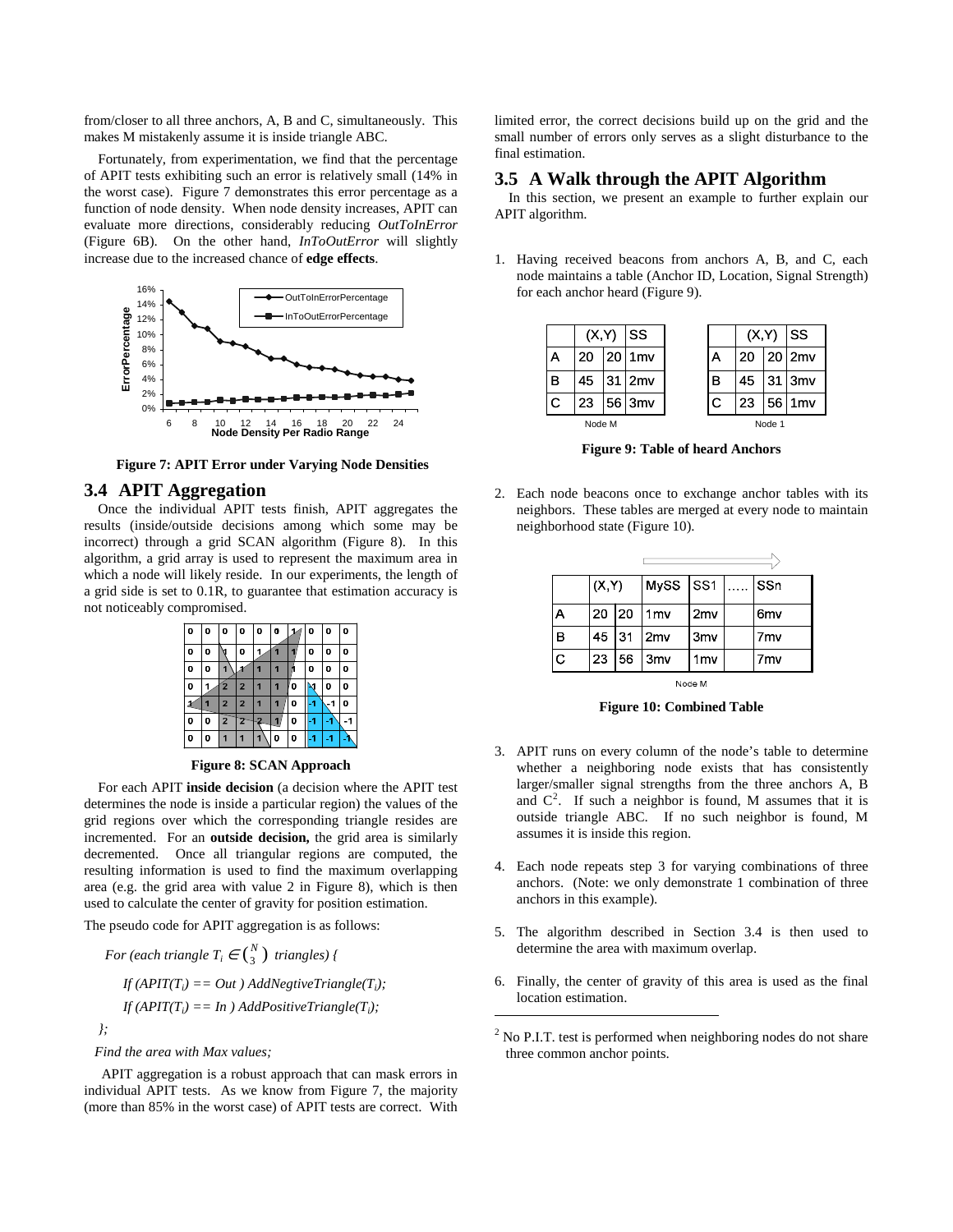### **3.6 APIT Performance Analysis**

We consider a static senor network with *N* anchors and *M* nodes. Since APIT requires each anchor and node to broadcast once, the communication overhead of our APIT algorithm is *N+M*  under collision-free situation. We have proven (see authors for proof) that if a target node can receive beacons from *K* anchors, the maximum number of polygons partitioned by these anchors can be achieved by placing all anchors on a convex curve. This anchor placement creates *(K-1)(K-2)/2 + K(K-1)(K-2)(K-3)/24* partitions. Assuming the nominal anchor radio range is *R,* the average size of each partition is then:

$$
\frac{\pi R^2}{(K-1)(K-2)/2 + K(K-1)(K-2)(K-3)/24}
$$

It should be noted that the above formula only indirectly reflects the upper bound performance of the Perfect PIT test. APIT has less accuracy due to approximation as we will show in our evaluations.

By using our SCAN algorithm during APIT aggregation, we bound the computational complexity of the APIT algorithm by  $O(L)$  ( $L$  is the number of APIT tests and each test only requires several comparisons). If we use a geometric algorithm to perform APIT aggregation precisely, the computational complexity will be  $O(L^2)$ .

In a mobile sensor network, periodic beaconing is a straightforward solution to maintain the current anchor and node positions. A more sophisticated method to minimize localization cost under such a network is left as future work.

# **3.7 Key Observations**

We note several key observations here to justify the use of our APIT algorithm in sensor networks.

- Redundancy and high node density are the key positive characteristics of sensor networks over traditional ad hoc networks. By exploiting this redundancy, aggregated decisions can provide good accuracy during location estimation, regardless of the fact that information obtained by an individual test is coarse and error prone.
- In order to obtain high redundancy without increasing deployment costs, we can use a single moving anchor that sends out beacons at different locations to localize all nodes inside a sensor network.

# **4. RANGE-FREE SCHEMES**

In this section, we briefly describe the key features of three state-of-the-art range-free localization algorithms studied in our simulation. These algorithms are implemented in accordance with the published design; with the exception of a few enhancements, made to ensure that our comparison is as fair as possible. The protocols discussed include:

- **Centroid Scheme** [3] by N.Bulusu and J. Heidemann
- **DV-Hop Scheme** [26] by D.Niculescu and B. Nath
- **Amorphous Scheme** [22] [23] by R. Nagpal

In addition to the aforementioned range-free algorithms, we implement an oracle version of APIT that uses the Perfect PIT

Test defined in Section 3.2. For completeness, we provide brief descriptions of these algorithms. More details can be found in [3], [22], and [26].

### **4.1 Centroid Localization**

N. Bulusu and J. Heidemann [3] proposed a range-free, proximity-based, coarse grained localization algorithm, that uses anchor beacons, containing location information  $(X_i, Y_i)$ , to estimate node position. After receiving these beacons, a node estimates its location using the following centroid formula:

$$
(X_{est}, Y_{est}) = \left(\frac{X_1 + \dots + X_N}{N}, \frac{Y_1 + \dots + Y_N}{N}\right)
$$

The distinguished advantage of this Centroid localization scheme is its simplicity and ease of implementation. In a later publication [4], N. Bulusu augments his work by suggesting a novel density adaptive algorithm (HEAP) for placing additional anchors to reduce estimation error. Because HEAP requires additional data dissemination and incremental beacon deployment, while other schemes under consideration only use ad hoc deployment, we do not include this later work in our simulations.

### **4.2 DV-Hop localization**

DV-Hop localization is proposed by D. Niculescu and B. Nath in the Navigate project [25]. DV-Hop localization uses a mechanism that is similar to classical distance vector routing. In this work, one anchor broadcasts a beacon to be flooded throughout the network containing the anchors location with a hop-count parameter initialized to one. Each receiving node maintains the minimum counter value per anchor of all beacons it receives and ignores those beacons with higher hop-count values. Beacons are flooded outward with hop-count values incremented at every intermediate hop. Through this mechanism, all nodes in the network (including other anchors) get the shortest distance, in hops, to every anchor. The hop count for a single anchor A, generated by simulation, is shown in Figure 11.



**Figure 11: Anchor Beacon Propagation Phase** 

In order to convert hop count into physical distance, the system estimates the average distance per hop without range-based techniques. Anchors perform this task by obtaining location and hop count information for all other anchors inside the network.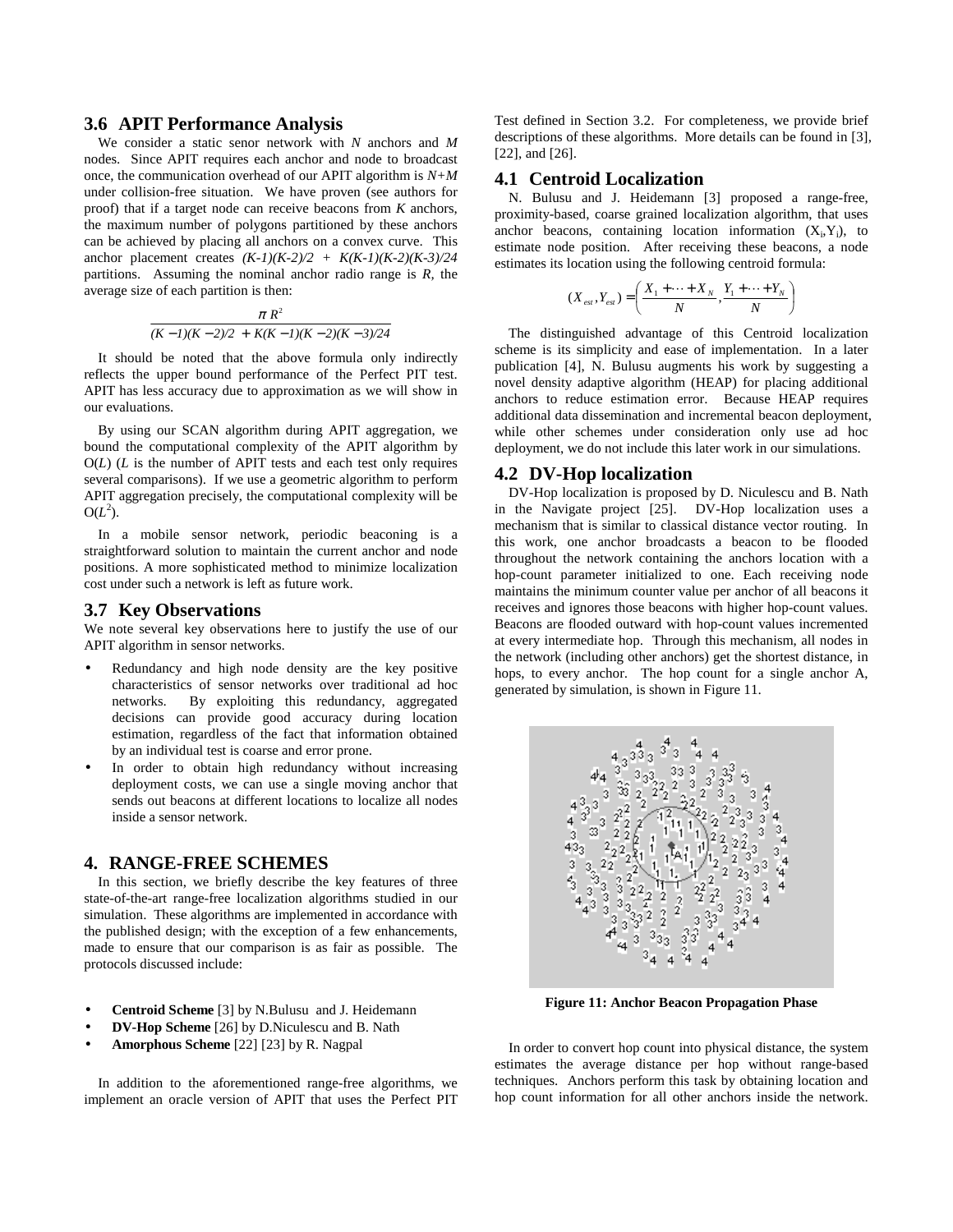The average single hop distance is then estimated by anchor *i*  using the following formula:

*HopSize*<sub>i</sub> = 
$$
\frac{\sum \sqrt{(x_i - x_j)^2 + (y_i - y_j)^2}}{\sum h_j}
$$

In this formula,  $(x_i, y_j)$  is the location of anchor *j*, and  $h_i$  is the distance, in hops, from anchor *j* to anchor *i*. Once calculated, anchors propagate the estimated HopSize information out to the nearby nodes.

Once a node can calculate the distance estimation to more than 3 anchors in the plane, it uses triangulation (multilateration) to estimate its location. Theoretically, if errors exist in the distance estimation, the more anchors a node can hear the more precise localization will be.

### **4.3 Amorphous localization**

The Amorphous Localization algorithm [22], proposed independently from DV-Hop, uses a similar algorithm for estimating position. First, like DV-Hop, each node obtains the hop distance to distributed anchors through beacon propagation.

Once anchor estimates are collected, the hop distance estimation is obtained through local averaging. Each node collects neighboring nodes' hop distance estimates and computes an average of all its neighbors' values. Half of the radio range is then deducted from this average to compensate for error caused by low resolution.

The Amorphous Localization algorithm takes a different approach from the DV-Hop algorithm to estimate the average distance of a single hop. This work assumes that the density of the network, *nlocal*, is known *a priori,* so that it can calculate HopSize offline in accordance with the Kleinrock and Slivester formula [18]:

*HopSize* = 
$$
r(1 + e^{-n_{local}} - \int_{-1}^{1} e^{\frac{n_{local}}{\pi} (\arccos t - t\sqrt{1 - t^2})} dt)
$$

Finally, after obtaining the estimated distances to three anchors, triangulation is used to estimate a node's location.

#### *4.3.1 Amorphous Localization Enhancement3*

By using only three anchors, Nagpal suggests in [22] a critical minimum average neighborhood size of 15, imposed to obtain good accuracy. As shown in the APIT algorithm, increasing estimation redundancy reduces estimation error. We, therefore, argue that the same design philosophy can be applied to [22]. By increasing the number of anchors used in their estimation, we can effectively reduce the critical minimum average neighborhood requirement from 15 nodes per communication area, to 6, under uniform node placement (Figure 12) without reducing estimation accuracy (this number would be 8 for random node placement).

This enhancement uses work done by Jan Beutel [2] in the Picoradio Project at UC Berkeley. A minimum mean square error (MMSE) algorithm triangulates node positions based on the locations of multiple anchors (in this case more than 3), and associates distances between each anchor and the target node.

 $\overline{a}$ 



**Figure 12: Phase Transition in the DV-Based Algorithm** 

Using this enhancement, we show that the Amorphous algorithm can actually work in a sparsely connected network. Increasing the number of anchors participating in multilateration can dramatically reduce the required level of network connectivity. In Figure 12, we see that when 3 anchors are used, the estimation error (normalized to units of node radio range R) is large, regardless of the level of connectivity. By increasing the number of anchors to 5, we obtain better precision than that with 3 anchors, when the levels of connectivity as low as 6.

More importantly, Figure 12 shows two kinds of phase transitions that occur. First, when the neighbor size exceeds 8, increasing the number of anchors participating in multilateration brings down the estimation error below half of the radio range, a bound tolerated by the applications we studied in section 7. Second, the estimation accuracy increases dramatically as the number of anchors heard increases to 6. However, after that, continuing to increase the number of anchors heard only slightly increases precision. In accordance with Figure 12, for DV-based algorithms, in order to confine the average estimation error to reside within half of the radio range, we suggest that both the neighborhood size, and the number of anchors used in multilateration, remain about 8~10. We argue that it is not quite cost-effective to further increase node density or the number of anchors used in multilateration for better accuracy after these phase transition points.

### **4.4 Perfect PIT algorithm**

As previously mentioned, the precision of our APIT algorithm is highly dependent on the correctness of the APIT Test. To obtain boundary conditions for a best estimate in our localization scheme, we simulate a perfect PIT algorithm that utilizes an oracle. This oracle can guarantee correctness when determining whether a node resides within the triangular region created by the three anchors. We use this as a precise bound on our APIT algorithm

### **5. SIMULATION SETTINGS**

This section describes the simulation settings we use in our evaluation.

#### **5.1 Radio Model**

Some previous work in localization assumes that a perfect circular radio model exists. As stated before, empirical studies [10] on real testbeds have shown that this assumption is invalid for WSNs. To ensure that our evaluation is as true to reality as possible, we use a more general radio model in our evaluation.

 $3$  A recent publication [23] in ISPN'03 by Nagpal etc. makes a similar enhancement to the one we propose here.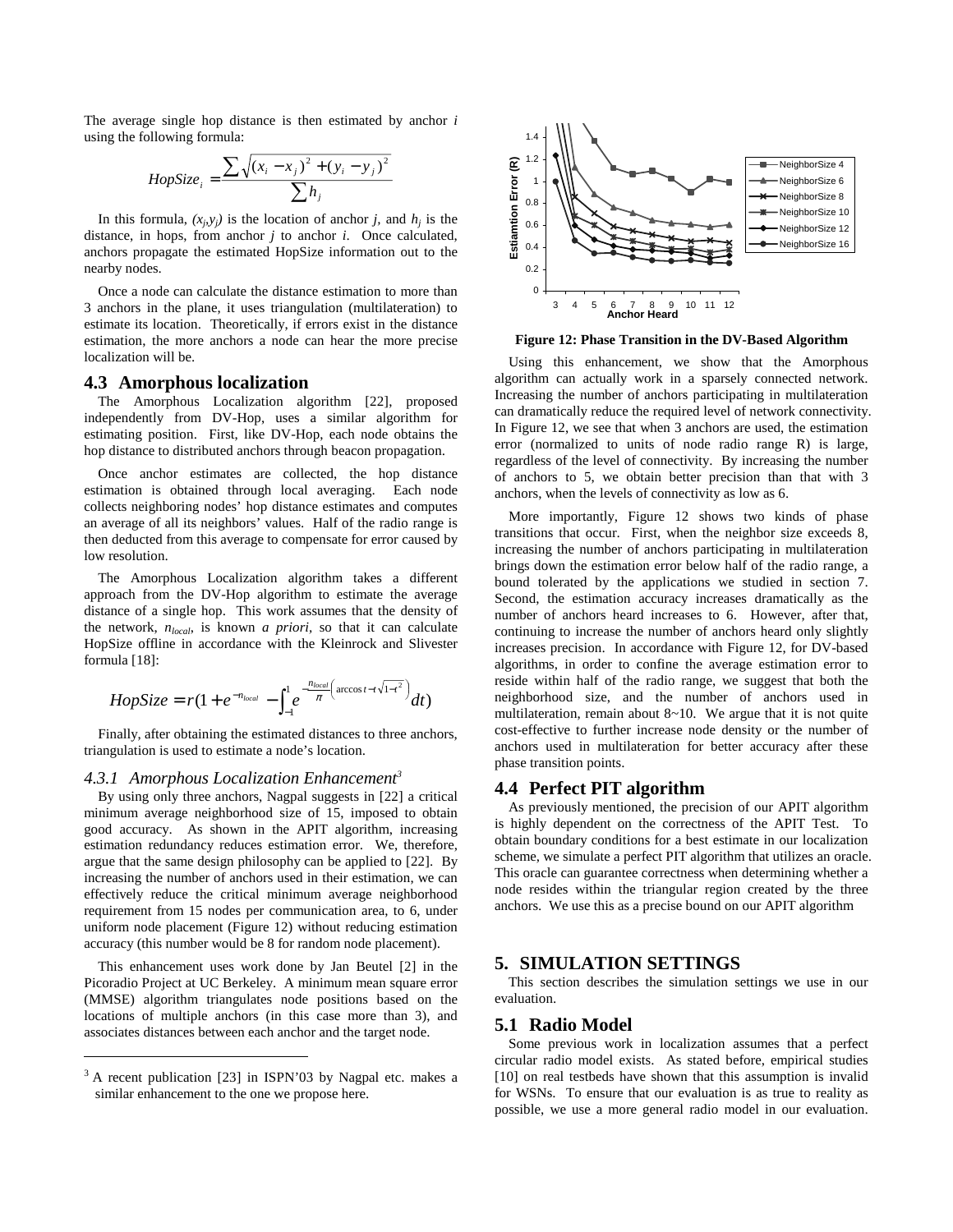Specifically, we assume a model with an upper and lower bound on signal propagation (Figure 13). Beyond the upper bound, all nodes are out of communication range; and within the lower bound, every node is guaranteed to be within communication range. If the distance between a pair of nodes is between these two boundaries, three scenarios are possible: 1) symmetric communication. 2) uni-directional asymmetric communication, and 3) no communication.



**Figure 13: Irregular Radio Pattern** 

The parameter DOI is used to denote the irregularity of the radio pattern. It is defined as the maximum radio range variation per unit degree change in the direction of radio propagation. When the DOI is set to zero, there is no range variation, resulting in a perfectly circular radio model. To get a better idea of how this DOI parameter affects signal propagation characteristics, Figure 13 shows the radio patterns generated in simulation with DOI values set to 0.05 and 0.2 respectively.

### **5.2 Placement Model**

In our simulations, nodes and anchors are distributed in a rectangular terrain in accordance with predefined densities. Two common placement strategies are investigated, namely random and uniform.

- Random placement: it distributes all nodes and anchors randomly throughout the terrain.
- Uniform placement: the terrain is partitioned into grids and nodes and anchors are evenly divided amongst these grids (random distribution inside each grid).

# **5.3 System Parameters**

In our experiments, we study several system-wide parameters that we feel directly affect estimation error in range-free localization algorithms. A description of these parameters follows:

- Node Density (ND): Average number of nodes per node radio area.
- Anchors Heard (AH): Average number of Anchors heard by a node and used during estimation.
- Anchor to Node Range Ratio (ANR): The average distance an anchor beacon travels divided by the average distance a regular node signal travels. When this value equals one, the anchor and nodes have the same average radio range. The larger this value, the fewer anchors required to maintain a desired AH value.
- Anchor Percentage (AP): The number of anchors divided by the total number of nodes. This value can be derived from

the three parameters described above using the formula: *AP=AH/(AH+ND\*ANR<sup>2</sup> ).*

- Degree of Irregularity (DOI): DOI is defined in section 5.1 as an indicator of radio pattern irregularity.
- GPS Error: In reality, GPS equipped anchors will render imprecise readings. In our evaluation, this parameter is defined as the maximum possible distance from the real anchor position to the GPS estimated anchor position in units of node radio range (R).
- Placement: Random and Uniform node/anchor placements are investigated in the evaluation.

In the evaluation, all distances including error estimation are normalized to units of node radio range (R) to ensure generally applicable results.

### **5.4 A Note about Comparisons**

The range-free localization algorithms studied in this paper share a common set of system parameters, and most of them are defined in a consistent way across the algorithms we analyze. However, due to different anchor beacon propagation methods utilized in different algorithms, the Anchor to Node Range Ratio (ANR) parameter varies between algorithms. In the Centroid and APIT algorithms, direct communication between anchors and **target nodes** (nodes attempting to determine their location) is used. In this case, ANR is set to the physical radio range ratio between anchor and target nodes. In the Amorphous and DV-Hop algorithms studied, the physical radio range of anchors is the same as that of target nodes, and the ANR is set to the distance an anchor beacon can propagate in units of node radio range (R). In our evaluation, we indicate any performance implications that result from this implementation difference.

### **6. EVALUATION**

This section provides a detailed quantitative analysis comparing the performance of the range-free localization algorithms described in Sections 3 and 4. The obvious metric for comparison when evaluating localization schemes is location estimation error. We have conducted a variety of experiments to cover a wide range of system configurations including varying 1) anchor density, 2) target node density, 3) radio range ratio (ANR), 4) radio propagation patterns, and 5) GPS error. Because communication can have a significant impact on sensor network systems with low bandwidth, we also use communication overhead, in terms of number of beacons exchanged, as a telling secondary metric to evaluate the cost and performance of the localization schemes studied.

Outside of studying the effect of certain parameters on localization error, we use default values of AH=16, ND=8, and  $ANR=10$  (Anchor Percentage = 2%) in most of our experiments. These settings are in line with our expectation of future sensor network technology and facilitate comparisons between figures. In all of our graphs, each data point represents the average value of 600 trials with different random seeds and the 90% confidence intervals for the data are within  $5 \sim 10\%$  of the mean shown. We note that for legibility reasons, we do not plot these confidence intervals in this paper. Full experimental data can be obtained from the authors upon request.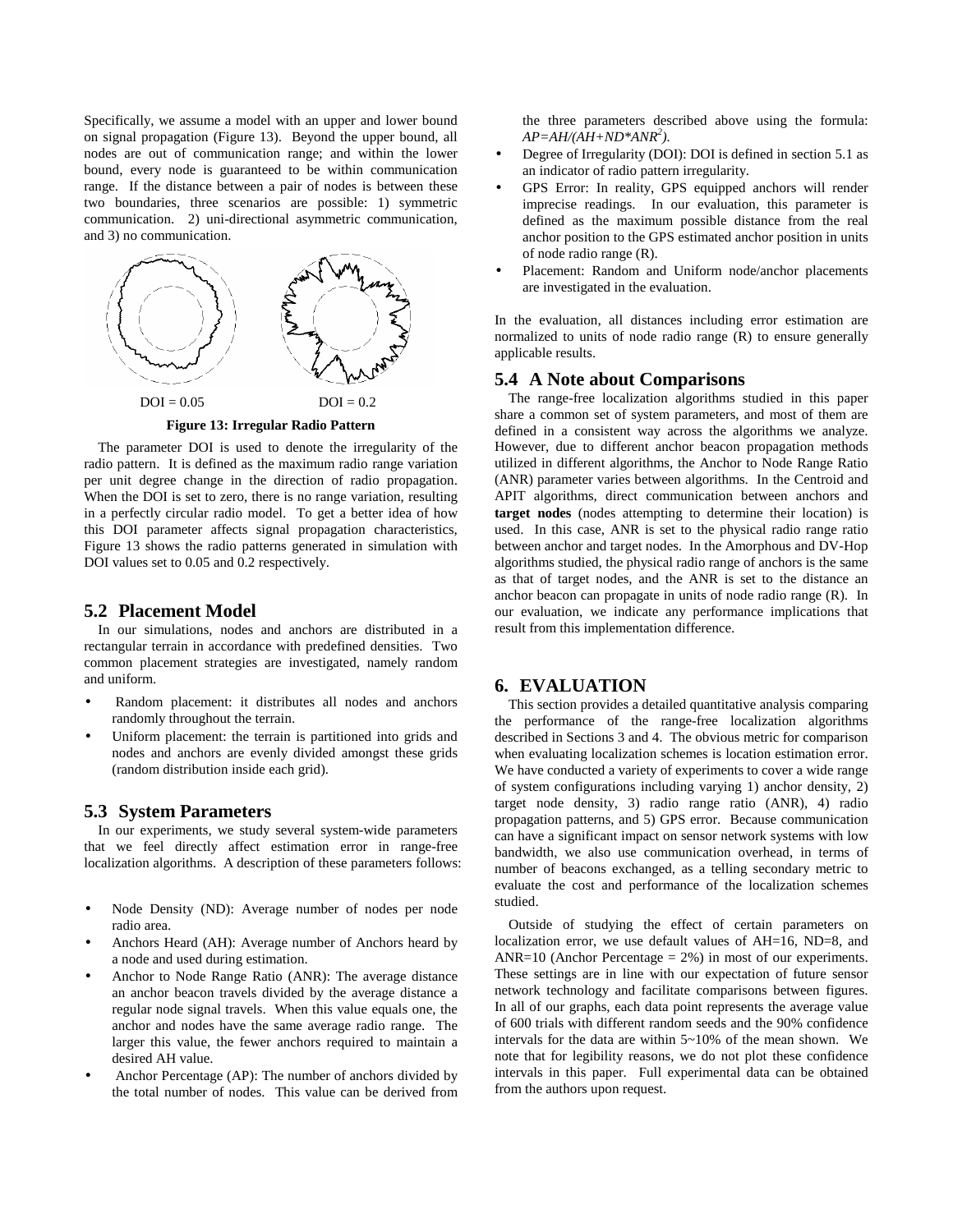#### **6.1 Localization Error when Varying AH**

In this experiment, we analyze the effect of varying the number of anchors heard (AH) at a node to determine its effect on localization error.



A. AH=3~21, DOI=0, ANR = 10, ND = 8, Random



B. AH=10~28, DOI=0, ANR = 10, ND = 8, Uniform



C. AH= $10~28$ , DOI=0, ANR = 10, ND = 8, Random

#### **Figure 14: Error Varying AH**

Figure 14A shows that the overall estimation error decreases as the number of anchors heard increases. However, it is important to note that different algorithms transition at different points in the graph. For example, the Amorphous and DV-Hop schemes improve rapidly when AH is below 7, and are nearly insensitive to the addition of anchors above 7. In contrast, the precision of APIT and the Centroid localization scheme constantly improve as AH is increased (Figure 14B and Figure 14C). Our APIT algorithm performs worse than the Centroid algorithm when AH is below 8 due to the fact that the diameter of the divided area is not small enough. This effect is significantly reduced by increasing AH values. For larger AH values, APIT consistently outperforms the Centroid scheme. Figure 14B extends AH to higher values in order to show estimation error below 0.6 R. We note that our APIT algorithm requires only 12 anchors to reach the 0.6R level while the Centroid scheme requires 24. Finally, Figure 14C presents the same experimental results for random node placement. By comparing graphs B (uniform placement) and C (random placement), we show that the DV-Based algorithm is more sensitive to irregular node placement than both APIT and the Centroid scheme. This is mainly due to the fact that *HopSize* estimation in the DV-Hop and Amorphous schemes, is less precise in non-isotropic deployment.

#### **6.2 Localization Error when Varying ND**

Figure 15 explores the effect of node density (ND) on the localization estimation accuracy. For all but the Centroid algorithm, localization error decreases as the number of neighbors increases. Since there is no interaction between nodes in the Centroid algorithm, we see nearly constant results while varying ND. However, due to its relatively simple design, the Centroid localization scheme does not perform as well as the others.



Because the offline estimation of *HopSize* in the Amorphous algorithm has large error when the node density is small, the estimation error is large when the node density is below 10. APIT and DV-Hop however, are robust to varying ND, and produce good results as long as the neighbor density remains above 6. By comparing Figure 15A (DOI=0.1) and Figure 15B (DOI=0.2), we show that the DV-Based algorithms, especially the Amorphous algorithm, are more sensitive to irregular radio patterns than the APIT scheme. This is mainly due to the fact that *HopSize* estimation in the previous schemes is less precise in the presence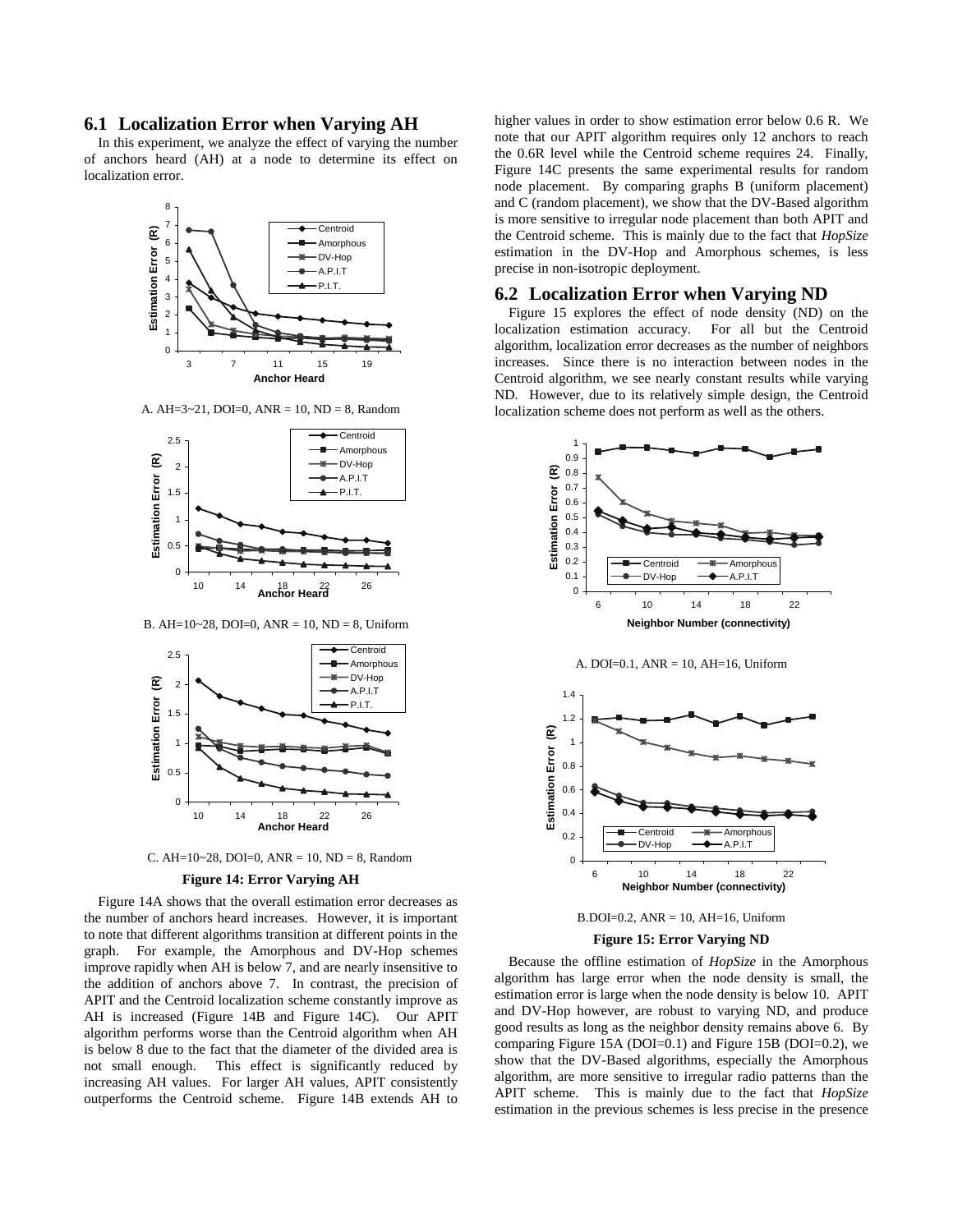of irregular radio patterns. However, it should be noted that DV-Hop abates this error by online estimation.

### **6.3 Localization Error when Varying ANR**

Section 6.1 demonstrated that a large number of anchors are desired for good estimation results. The cost of having such a large percentage of anchors can be ameliorated by increasing the anchor radio range to which beacons travel. This happens because larger beacon propagation distances mean less anchors required to achieve the same AH value. For example, if an algorithm requires AH equal to the neighborhood node density (ND), we need 50% of the nodes to be anchors when the ANR equals one. By increasing the ANR by a factor of 10, we can reduce the required anchor percentage to only 1%.





B. ND = 8, AD=16, DOI = 0.1, Random

#### **Figure 16: Error under Different ANR**

The implication of this solution, as shown in Figure 16, is that estimation error increases as ANR increases. This occurs because larger beacon propagation distances result in larger accumulated error. We note from Figure 16 that while all algorithms possess this relationship, the estimation error of the Centroid algorithm increases more significantly with increased ANR, in comparison to the other three algorithms. However, we also note that when the ANR is smaller than 3, APIT has a large InToOutErrorRatio due to the edge effect (described in Section 3.3.2). In this system configuration, a Centroid algorithm has its advantages.

From an alternate perspective, we show that we can increase accuracy by using a smaller ANR. For example, the estimation error, shown in previous sections, can be reduced by about 30~50% when we use an ANR value of 5 instead of 10. However, this will increase the anchor percentage (AP) from 2% to 8%, requiring that more anchors be deployed.

### **6.4 Localization Error when Varying DOI**

In this experiment, we investigate the impact of irregular radio patterns on the precision of localization estimation. It is intuitive that irregular radio patterns can affect the network topologies resulting in irregular hop count distributions in the Amorphous and DV-Hop algorithms. The HopSize formula, used in the Amorphous algorithm, assumes that radio patterns are perfectly circular. We can see, in Figure 17, how this inaccurate estimate directly contributes to localization error as the DOI increases. In contrast, the DV-Hop scheme estimates HopSize using online information exchanged between anchors. This results in much better performance than the Amorphous algorithm, even though they are both DV-Based algorithms. Because the Centroid and APIT algorithms do not depend on hop-count and HopSize estimations, and because the effect of DOI is abated by the aggregation of beaconed information, these algorithms are more robust than the Amorphous algorithm.



A. ANR = 10, ND = 8, AH=16, Uniform





**Figure 17: Error under Varying DOI** 

# **6.5 Localization Error when Varying GPS Error**

In other experiments, we consider the distinct possibility that the GPS or an alternative system, which provides anchor nodes with location information, is error prone. Figure 18A and B demonstrate how initial location error at anchors directly affects the error of the range-free localization protocols studied. In general, in all four schemes GPS error is abated considerably by utilizing location information from multiple anchors. In the random error case (Figure 18A), we assume GPS error is isotropic; that is, the estimation error can occur in any direction. In this situation, the error impact of GPS is very small. We also see (Figure 18B) that when GPS error is biased (skewed in a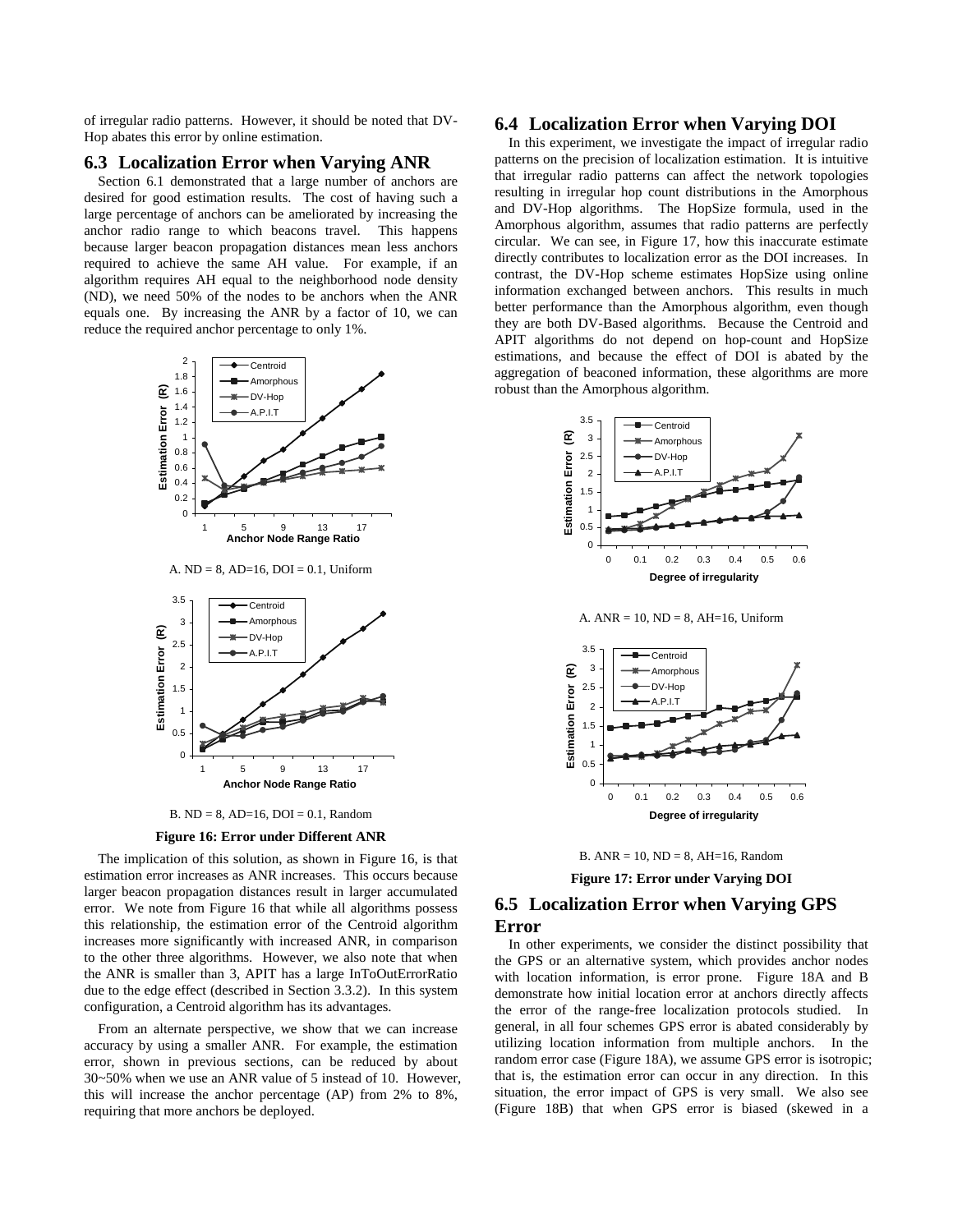particular direction) due to non-random factors, the estimation error of all schemes increases at a much slower rate than GPS error due to aggregation.



 $A. ANR = 10, ND = 8, AH = 16, Uniform, Random Error$ 



B.  $ANR = 10$ ,  $ND = 8$ ,  $AH = 16$ , Uniform, Bias Error **Figure 18: Error under Different GPS Error**

### **6.6 Communication Overhead for Varied AH**



ANR=10,  $ND = 8$ ,  $DOI = 0.1$ , Uniform

#### **Figure 19: Communication Overhead for Varied AH**

Figure 19 shows the results of experiments that test the communication overhead with regard to AH. It is important to note that the Centroid and APIT schemes use *long-range* anchor beacons, while the Amorphous and DV-hop algorithms use *shortrange* beacons. Considering that energy consumption quadratically increases with increased beacon range, in Figure 19 we equate one long-range beacon to  $ANR<sup>2</sup>$  short-range beacons. This means that one long-range beacon sent out by APIT is counted as 100 short-range beacons when  $ANR = 10$ . Figure 19 shows that without flood-based beacon propagation, the Centroid and APIT algorithms use much fewer beacons than DV-based algorithms. For example, the APIT algorithm uses only about

10% of the beacons that the DV-Hop scheme uses when AH is set to 16.

Figure 19 also shows that APIT requires more beacons than the Centroid algorithm because of the neighborhood information exchange. In addition, DV-Hop requires more beacons than the Amorphous algorithm because of additional online HopSize estimation requirements.

It should be noted that the evaluation of communication overhead here assumes a collision-free environment. If taking the collision into account, we expect that Amorphous and DV-hop algorithms introduce even more control overhead because of the flooding required by those two schemes.

### **6.7 Communication Overhead for Varied ND**

Figure 20 demonstrates the effect of neighborhood density on required communication for localization. We can see from this graph that because there is no interaction between nodes in the Centroid scheme, the overhead stays constant. Communication overhead in our APIT scheme does increase with increased node density; however, it does so at a much lower rate than the DVbased schemes.



ANR=10, AH = 16, DOI =  $0.1$ , Uniform

#### **Figure 20: Overhead for Varied Node Density**

Drawing conclusions from Figure 19 and Figure 20, we argue that as far as the communication overhead is concerned, the DV-Hop and Amorphous schemes are less suitable solutions for sensor networks with limited bandwidth when compared to the APIT and Centroid schemes. This is due to the large number of beacons required in these schemes.

#### **6.8 Evaluation Summary**

In addition to the experiments previously discussed, we have conducted a variety of experiments to cover a varying range of system configurations. These experiments help us better understand the situations where the different localization schemes considered are more or less appropriate than one another.

Table 1 provides an overview of our results, and it can be used as a design guide for applying range-free schemes in WSN systems. This table shows that no single algorithm works best under all scenarios, and that each localization algorithm has preferable system configurations. Though the Centroid scheme has the largest estimation error, its performance remains independent of node density and it boasts the smallest communication overhead and simplicity of implementation. Although DV-Hop requires more communication beacons to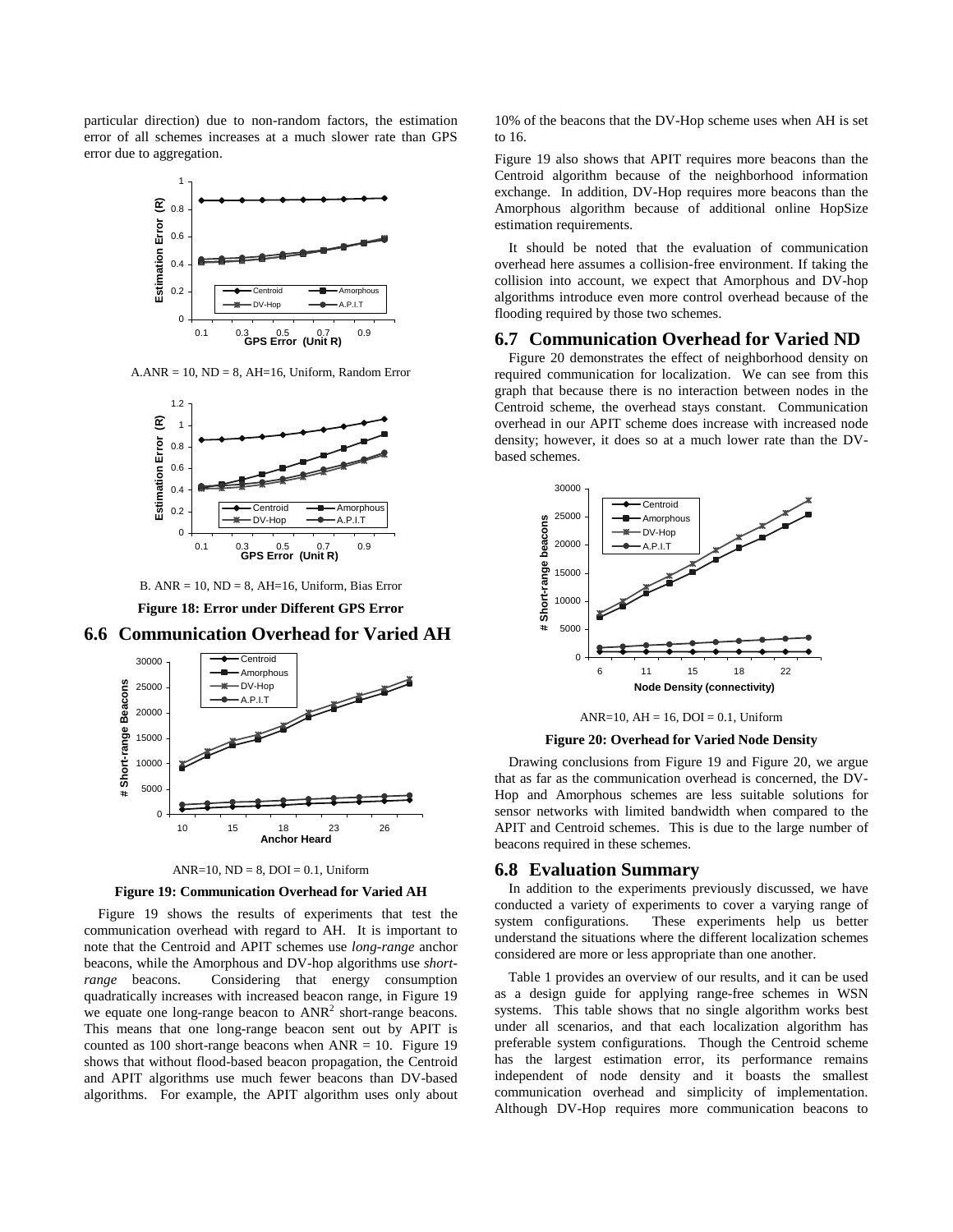perform online estimation, it is notably more robust than the Amorphous algorithm in HopSize estimation. Finally, our APIT algorithm trumps the other algorithms when an irregular radio pattern and random node placement are considered, and low communication overhead is desired. However, we acknowledge that APIT has more demanding requirements for both ANR values and the number of anchors used in localization.

|                 | Centroid | <b>DVHop</b> | Amorp. | APIT  |
|-----------------|----------|--------------|--------|-------|
| Accuracy        | Fair     | Good         | Good   | Good  |
| NodeDensity     | >0       | > 8          | > 8    | >6    |
| AnchorHeard     | >10      | > 8          | > 8    | >10   |
| <b>ANR</b>      | >0       | >0           | >0     | >3    |
| DOI             | Good     | Good         | Fair   | Good  |
| <b>GPSError</b> | Good     | Good         | Fair   | Good  |
| Overhead        | Smallest | Largest      | Large  | Small |

**Table 1 Performance and requirements summary** 

### **7. LOCALIZATION ERROR IMPACT**

In localization for WSNs, achieving better results (usually with regard to location accuracy) requires increasing the relative cost of the localization scheme via additional hardware, communication overhead, or the imposition of constraints and system requirements. Although more accurate location information is preferable, the desired level of granularity should depend on a cost/benefit analysis of the protocols that utilize this information. In this section, we investigate the impact of localization error on other communication protocols and proposed sensor network applications. Designers of sensor network systems with certain performance requirements can use this analysis to aid in their architectural design and in setting system parameters. Although requirements are expected to vary between deployments, we found that in the general case for the protocols studied, performance degradation is moderate and tolerable when the average localization error is less than 0.4R.

### **7.1 Routing Performance**

A localization service is critical for location-based routing protocols such as GF [24], GPSR [17], LAR [19] and GAF [35]. In these protocols, individual nodes make routing decisions based on knowledge of their geographic location. While most work in location-based routing assumes perfect location information, the fact is that erroneous location estimates are virtually impossible to avoid. Problems arise as error in the location service can influence location-based routing to choose the best next hop (the neighbor closest to the destination), or can make a node inadvertently think that the packet could not be routed because no neighbors are closer to the final destination.

To investigate the impact of localization error on routing, we studied the GF [24] routing protocol under the low traffic network conditions so that network congestion does not influence our results. Our baseline is "perfect localization", the protocol where every sensor node knows its correct physical location.

Figure 21 shows the delivery ratio (the percentages of packets that reach destination over all packets sent) with regard to node density for various levels of location error. From this graph, we can see that for average localization errors of 0.2 and 0.4 times the node radio range, the delivery ratios of GF are very close to the baseline (no error). Beyond these numbers, the results diminish with increased error; a trend that could be problematic and costly depending on the implemented architecture, reliability semantics, tolerance of message loss, and application requirements. For example, when localization error is the same as the node radio range, even with high node density (20 nodes per radio range), the delivery ratio still falls below 60%.



**Figure 21: Delivery ratio with different localization errors, changing node density** 



**Figure 22: Path length overhead with different localization errors under varying node density** 

Another metric affected by localization error is the route path length. In Figure 22 we measure the hop count increase (in percentage) due to location error to assess the cost in communication overhead of this error. We see from this graph that for low localization error (less than 0.4R), this routing overhead remains moderate (<15%). However, as was the case for the delivery ratio metric, when localization error grows beyond 0.4R, the routing overhead increases to as high as 45%. We also note that this trend occurs regardless of the network node density, a fact that was not true for our previous metric.

We acknowledge that here we only chose GF as the representative protocol, and an in depth study about localization's impact on various routing protocols and its implications on design of location-dependent system is left as future work.

### **7.2 Target Estimation Performance**

Many of the most frequently proposed applications for WSNs utilize target position estimations for tracking, search and rescue, or other means. In these proposed applications, when a target is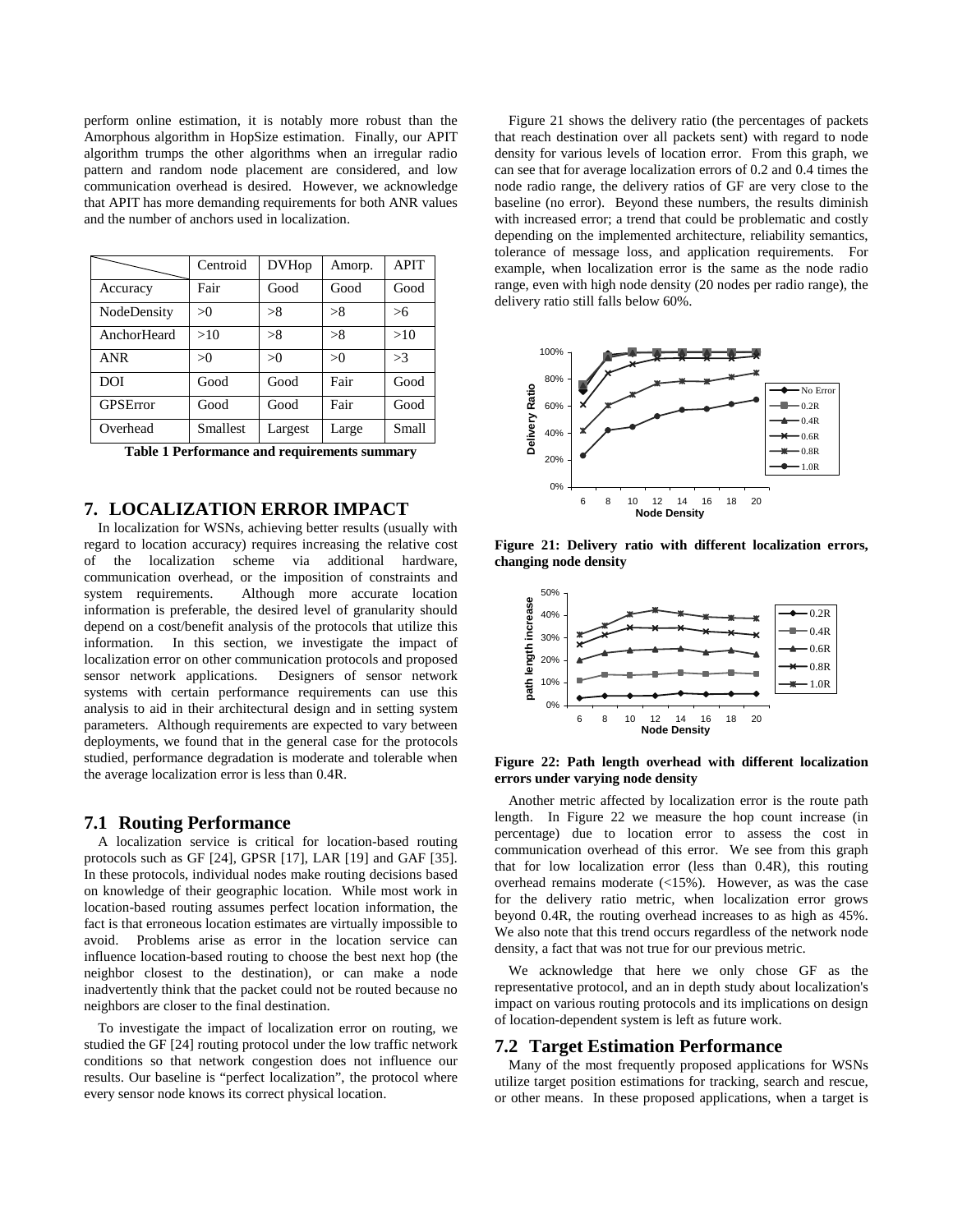identified, some combination of the nodes that sensed that target report their location to a centralized node (leader or base station). This node then performs aggregation on the received data to estimate the actual location of the target. Because target information could be used for locating survivors during a disaster, or identifying an enemy's position for strategic planning, the accuracy of this estimation is crucial to the application that uses it.

Intuitively an increase in localization error will directly lead to target estimation error. To better understand the degree to which this error will propagate to other protocols, we investigate average estimation error under different node densities for varying degrees of location error. For these experiments, we use a simple and widely used target estimation algorithm: the average *x* and *y* coordinates of all reporting nodes<sup>4</sup> are taken as the target location estimation. We set the sensing range equal to the node radio range so that the node density is equivalent to the average number of sensors involved in target estimation. The results of various experiments are depicted in Figure 23. This graph shows that target estimation error due to location error is dampened during the aggregation process. As before, our baseline occurs when no localization error exists. Aside from showing varying degrees of estimation error with respect to node location error, Figure 23 also shows that the absolute target estimation error decreases with increased node density. For example, with localization error is equal to 1.0R, and node density reaches 12 nodes per radio range, the estimation error is only about 67% as large as when the node density is 6. From this chart we see that more nodes participating in estimation results in more random estimation error being ameliorated through aggregation.



**Figure 23: Target estimation error with different localization errors under varying node density** 

## **7.3 Object Tracking Performance**

 $\overline{a}$ 

We further evaluate the performance of target estimation by simulating a tracking application that uses estimation in context. In this experiment, a mobile evader randomly walks around the specified terrain while a pursuer attempts to catch it. In this simple experiment, the pursuer is informed of the current location of the evader periodically via sensing nodes in the terrain that detect the evader, coordinate to estimate the targets position with regard to their own positions, and periodically report this result to the mobile pursuer. When receiving a report, the pursuer readjusts its direction in an attempt to intercept the evader. When the pursuer comes within the node communication radius of the evader, the evader is considered caught and the simulation ends. For this experiment, we compare the average tracking time (the time from pursuer take-off to when the evader is caught) under different localization errors, to the tracking time in the case of no localization error. Figure 24 shows normalized tracking time in relation to the pursuer speed for various degrees of localization error.



**Figure 24: Normalized tracking time with different localization errors varying pursuer speed. Terrain size 1000x1000 units, Radio range = 40units, density = 8 nodes per radio circle. Evader speed = 5 units /second** 

From Figure 24 we can see that the tracking time overhead decreases with increased pursuer speeds. More importantly, Figure 24 shows that tracking time increases as localization error increases. This result implies that it is important for tracking applications with real-time requirements to take localization error into consideration. For example, when the average localization error is known to be 0.8R, and the Pursuer speed is 5 units per second, the Pursuer requires 30% more time in comparison to the ideal situation in which no localization error exists. To reduce this overhead to 10%, either the pursuer's speed must be increased to 10 units per second, or we must reduce the estimation error to 0.4R. Again, Figure 24 shows that 0.4R is a tolerable bound for estimation error since tracking time only increases by 7% in the worst case.

# **8. CONCLUSION**

Given the inherent constrains of the sensor devices envisioned and the estimation accuracy desired by location-dependent applications, range-free localization schemes are regarded as a cost-effective and sufficient solution for localization in sensor networks. From our extensive comparison study, we identify preferable system configurations of four different recently proposed range-free localization schemes as a design guideline for further research. In particular, an APIT scheme, proposed in this paper, performs best when irregular radio patterns and random node placement are considered, and low communication overhead is desired. Moreover, we provide insight on how localization error affects a variety of location-dependent applications. These results show that the accuracy provided by the range-free schemes considered is sufficient to support various applications in sensor networks with only slight performance degradation.

<sup>4</sup> Nodes report when they sense the event of interest in the environment.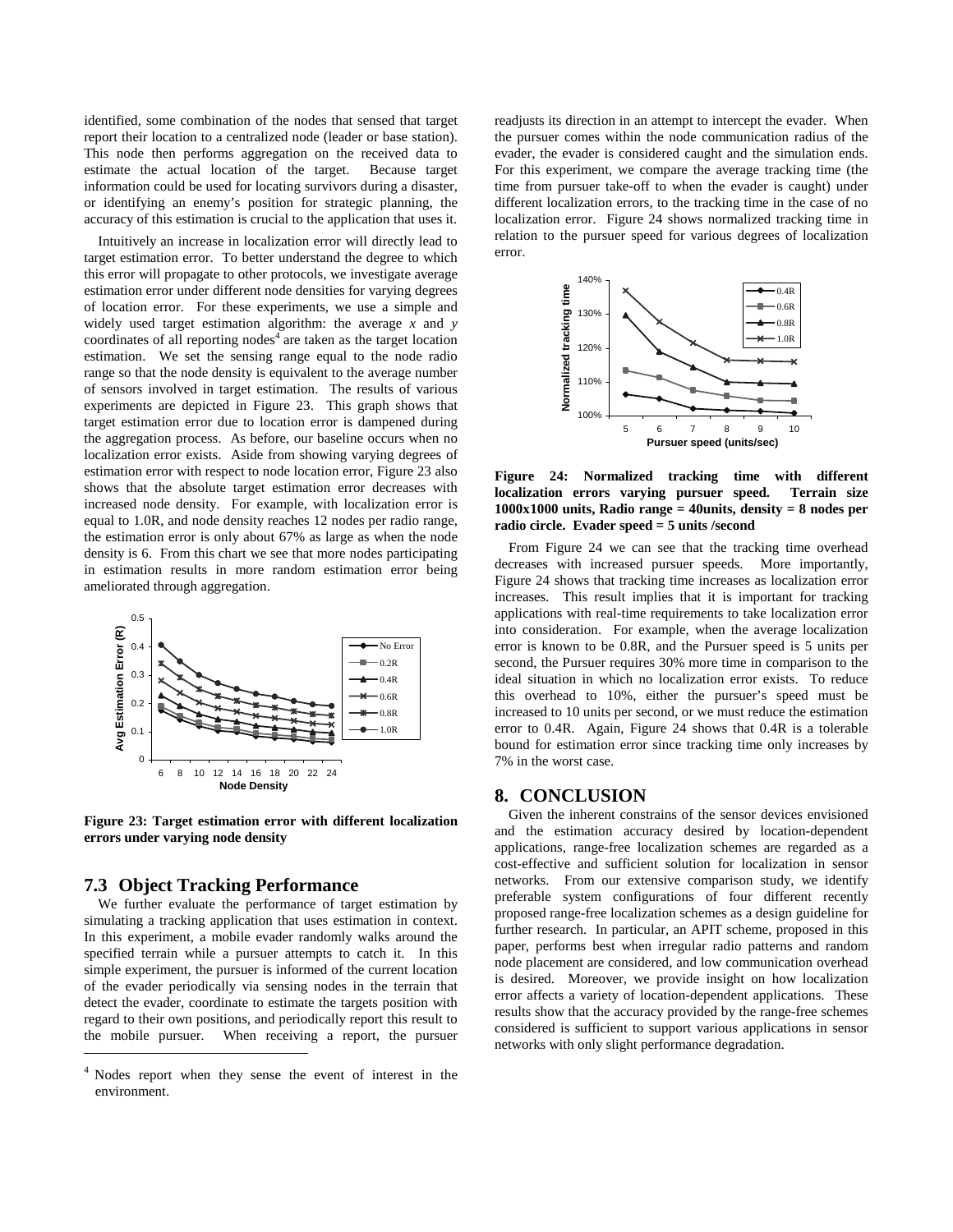### **REFERENCES**

- [1] P. Bahl and V. N. Padmanabhan, RADAR: An In-Building RF-Based User Location and Tracking System, In *Proceedings of the IEEE INFOCOM '00*, March 2000.
- [2] J. Beutel, Geolocation in a PicoRadio Environment, M.S. Thesis, ETH Zurich, *Electronics Laboratory*, Dec. 1999.
- [3] N. Bulusu, J. Heidemann and D. Estrin, GPS-less Low Cost Outdoor Localization for Very Small Devices, *IEEE Personal Communications Magazine*, 7(5):28-34, October 2000.
- [4] N. Bulusu, J. Heidemann and D. Estrin, Density Adaptive Algorithms for Beacon Placement in Wireless Sensor Networks, In *IEEE ICDCS '01*, Phoenix, AZ, April 2001.
- [5] N. Bulusu, J. Heidemann, D. Estrin and T. Tran, Selfconfiguring Localization Systems: Design and Experimental Evaluation , *ACM Transactions on Embedded Computing Systems* (TECS), Special Issue on Networked Embedded Computing, 2003.
- [6] J. Caffery, Jr. A New Approach to the Geometry of TOA Location, In *IEEE Vehicular Technology Conference (VTC)*, Boston, Mass, September 2000.
- [7] S. Capkun, M. Hamdi and J.P. Hubaux, GPS-Free Positioning in Mobile Ad-Hoc Networks, In *Proceedings of HICCSS '01*, Maui, Hawaii, January 2001.
- [8] L. Doherty, L. E. Ghaoui and K. S. J. Pister, Convex Position Estimation in Wireless Sensor Networks, In *Proceedings of the IEEE INFOCOM '01*, Anchorage, AK, April 2001.
- [9] D. Estrin, R. Govindan, J. Heidemann and S. Kumar, Next Century Challenges: Scalable Coordination in Sensor Networks,In *Proceedings of MOBICOM '99*, Seattle, Washington, 1999.
- [10]D. Ganesan, B. Krishnamachari, A. Woo, D. Culler, D. Estrin and S. Wicker, Complex Behavior at Scale: An Experimental Study of Low-Power Wireless Sensor Networks, *Technical Report UCLA/CSD-TR 02-0013*, 2002.
- [11]L. Girod and D. Estrin, Robust Range Estimation using Acoustic and Multimodal Sensing, In *Proceedings of IROS '01*, Maui, Hawaii, October 2001.
- [12] A. Harter, A. Hopper and P. Steggles, A. Ward and P. Webster, The anatomy of a context-aware application, In *Proceedings of MOBICOM '99*, Seattle, Washington, 1999.
- [13]T. He, J. A. Stankovic, C. Lu, and T. F. Abdelzaher, SPEED: A Stateless Protocol for Real-Time Communication in Sensor Networks, In *Proceedings of IEEE ICDCS '03*, Providence, RI, May 2003.
- [14] J. Hightower and G. Boriello, Location Systems for Ubiquitous Computing, *IEEE Computer*, 34(8):57-66, August 2001.
- [15] J. Hightower, G. Boriello and R. Want, SpotON: An indoor 3D Location Sensing Technology Based on RF Signal Strength, *University of Washington CSE Report #2000-02-02*, February 2000.
- [16] X. Hong, K. Xu, and M. Gerla, Scalable routing protocols for mobile ad hoc networks, *IEEE Network magazine*, vol 16, No. 4, 2002.
- [17]B. Karp and H. T. Kung, GPSR: Greedy Perimeter Stateless Routing for Wireless Networks, In *Proceedings of MOBICOM '00*, New York, August 2000.
- [18]L.Kleinrock and J.Slivester, Optimum transmission radii for packet radio networks or why six is a magic number, In *proceedings of national Telecomm conf*erence, Pages 4.3.1-4.3.5, 1978
- [19]Y. B. Ko and N. H. Vaidya, Location-Aided Routing (LAR) in Mobile Ad Hoc Networks, In *Proceedings of MOBICOM '98*, Dallas, TX, 1998.
- [20]J. Li, J. Jannotti, D. S. J. De Couto, D. Karger and R. Morris, A Scalable Location Service for Geographic Ad-Hoc Routing, In *Proceedings of MOBICOM '00*, New York, August 2000.
- [21]MICA Sensor Board Information, http://www.xbow.com
- [22]R. Nagpal, Organizing a Global Coordinate System from Local Information on an Amorphous Computer, *A.I. Memo 1666*, MIT A.I. Laboratory, August 1999.
- [23]R. Nagpal, H. Shrobe, J. Bachrach, Organizing a Global Coordinate System from Local Information on an Ad Hoc Sensor Network, In *the 2nd International Workshop on Information Processing in Sensor Networks* (IPSN '03), Palo Alto, April, 2003.
- [24] J. C. Navas and T. Imielinski, Geographic Addressing and Routing, In *Proceedings of MOBICOM '97*, Budapest, Hungary, September 26, 1997.
- [25]D. Nicolescu and B. Nath, Ad-Hoc Positioning Systems (APS), In *Proceedings of IEEE GLOBECOM '01*, November 2001.
- [26]D. Niculescu and B. Nath, DV Based Positioning in Ad hoc Networks, In *Journal of Telecommunication* Systems, 2003.
- [27]D. Niculescu and B. Nath, Ad Hoc Positioning System (APS) using AoA, *INFOCOM' 03*, San Francisco, CA,2003
- [28]N. B. Priyantha, A. Chakraborty and H. Balakrishnan, The Cricket Location-Support System, In *Proceedings of MOBICOM '00*, New York, August 2000.
- [29]C. Savarese, J. Rabay and K. Langendoen, Robust Positioning Algorithms for Distributed Ad-Hoc Wireless Sensor Networks, *USENIX Technical Annual Conference*, Monterey, CA, June 2002.
- [30] A. Savvides, C. C. Han and M. B. Srivastava, Dynamic Fine-Grained Localization in Ad-Hoc Networks of Sensors, In *Proceedings of MOBICOM '01*, 2001, Rome, Italy, July 2001.
- [31]A. Savvides, H. Park and M. Srivastava, The Bits and Flops of the N-Hop Multilateration Primitive for Node Localization Problems, In *First ACM International Workshop on Wireless Sensor Networks and Application*, Atlanta, GA, September 2002.